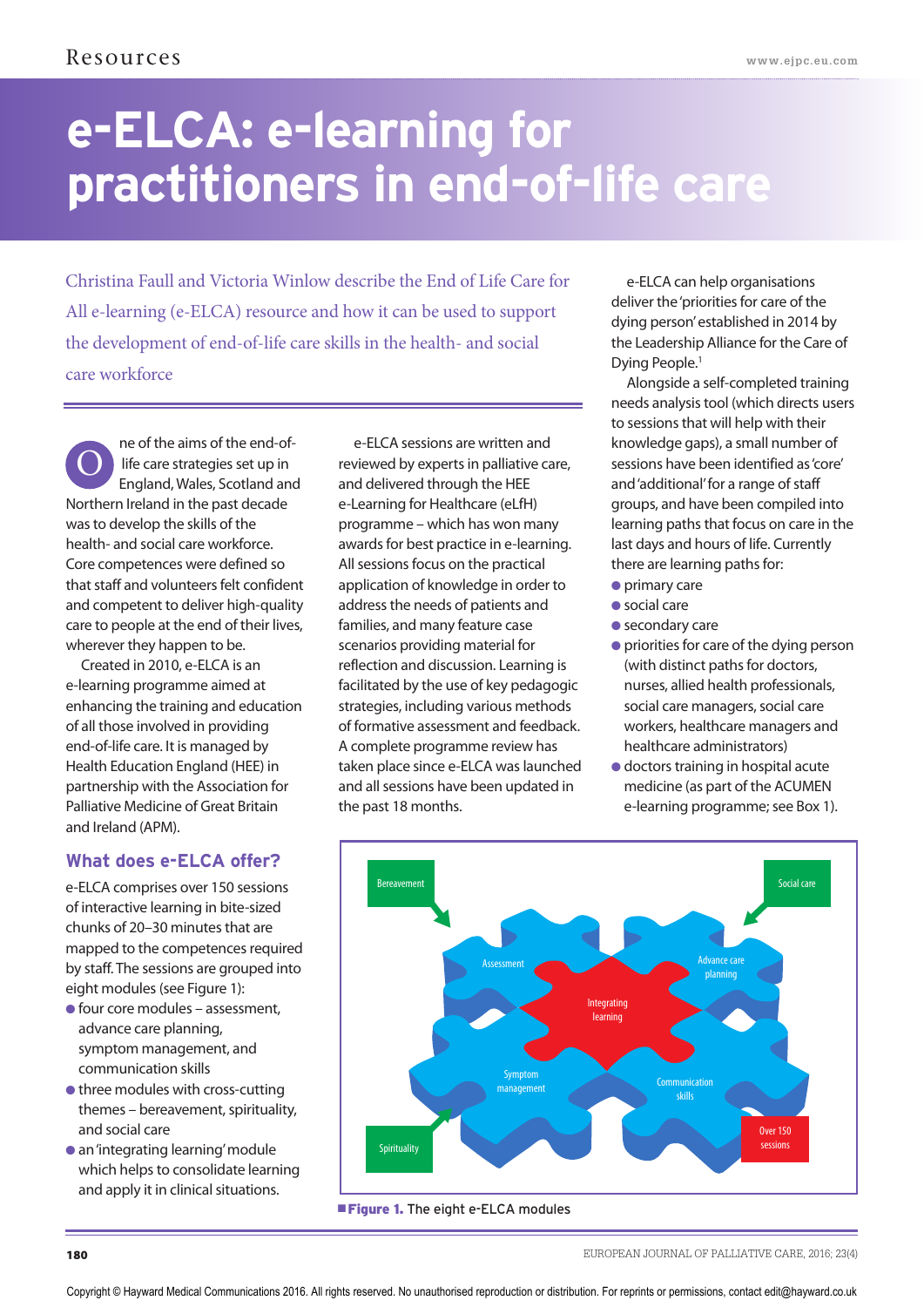- **■** e-ELCA: www.e-lfh.org.uk/ programmes/ end-of-life-care/
- Box 1. Useful links
- **■** e-ELCA open access: www.endoflifecareforall.com/
- **■** eIntegrity: www.eintegrity.org/e-learninghealthcare-course/end-of-life-care.html
- **■** Skills for Care: www.skillsforcare.org.uk/Topics/ End-of-Life-Care/End-of-life-care.aspx
- Acute medicine training (ACUMEN): www.e-lfh.org.uk/ programmes/acute-medicine/

To give you an example, Box 2 shows the core and additional e-ELCA sessions that make up the 'priorities for care of the dying person' learning path for doctors.

e-ELCA also has a range of sessions that can help implement the recent guidance issued by the UK National Institute for Health and Care Excellence (NICE) on the care of dying adults in the last days of life (see Box 3).2

# **What does e-ELCA look like?**

Describing e-learning in an article is abstract. To give you a better idea of what e-ELCA looks like, Figures 2–4 show pages from the e-ELCA session entitled 'Spirituality and the Philosophy of End of Life Care'. Each e-ELCA session is designed around learning outcomes (see Figure 2) and uses formative assessments as a learning tool (see Figure 3). The content is varied and can include videos (for example, a video of a real patient's testimony in Figure 4).

# **How does one access e-ELCA?**

The e-learning programme can be accessed from anywhere (work, home, and so on) via a PC, smartphone or tablet connected to the internet.

In the UK, all NHS, care home and hospice staff have free access to it. NHS staff can register using their NHS email account, and care home and hospice staff can register by acquiring a code that verifies their place of work. In addition, thirteen basic-level sessions – suitable for social care workers, administrative and clerical staff, and volunteers – can be accessed for free via the open access website (see link in Box 1).

HEE eLfH is currently working with NICE so that anyone entitled to an OpenAthens account has free access to the complete eLfH catalogue, including e-ELCA; this is scheduled for July 2016.

Box 2. Core and additional e-ELCA sessions in the 'priorities for care of the dying person<sup>'1</sup> learning path for doctors

#### **Core sessions**

- Mental Capacity Act in practice (session 01\_08)
- **■** What will it be like? Talking about the dying process (session 03\_26)
- **■** Discussing 'do not attempt cardiopulmonary resuscitation' decisions (session 03\_30)
- Discussing food and fluids (session 03\_31)
- **■** Recognising the last months and days of life and verifying death (session 04\_23)
- **•** Dying in acute hospitals (session 05\_12)
- **■** Treatment and care towards the end of life Good practice in decision making (session 05\_18)

# **Additional sessions**

- Assessment of spiritual wellbeing (session 02\_07)
- **■** Assessing those with fluctuating mental capacity (session 02\_12)
- **■** Am I dying? How long have I got? Handling challenging questions (session 03\_22)
- Dealing with challenging relatives (session 03\_34)
- Challenging communication with colleagues (session 03\_35)
- Agitation and restlessness in the dying phase (session 04\_25)
- Managing distress during the dying phase (session 04\_26)
- Care after death 1: introduction to care after death (session 05\_19)
- Practical support after bereavement (session 07\_03)

Box 3. e-ELCA sessions that support the implementation of the NICE guidance on the care of dying adults in the last days of life<sup>2</sup>

# **Recognising dying and communicating effectively**

- **■** Assessment of dying phase and after death care (session 02\_14)
- **■** What will it be like? Talking about the dying process (session 03\_26)
- **■** Discussing 'do not attempt cardiopulmonary resuscitation' decisions (session 03\_30)

# **Maintaining hydration**

■ Discussing food and fluids (session 03\_31)

#### **Anticipatory prescribing**

**■** Symptom management: last days of life (sessions 04\_23 to  $04\overline{26}$ 

NICE = National Institute for Health and Care Excellence

If you do not qualify for free access, you can access e-ELCA through eIntegrity (see link in Box 1), a community-interest company established for this purpose. The current cost is £100 for single-user access for 12 months.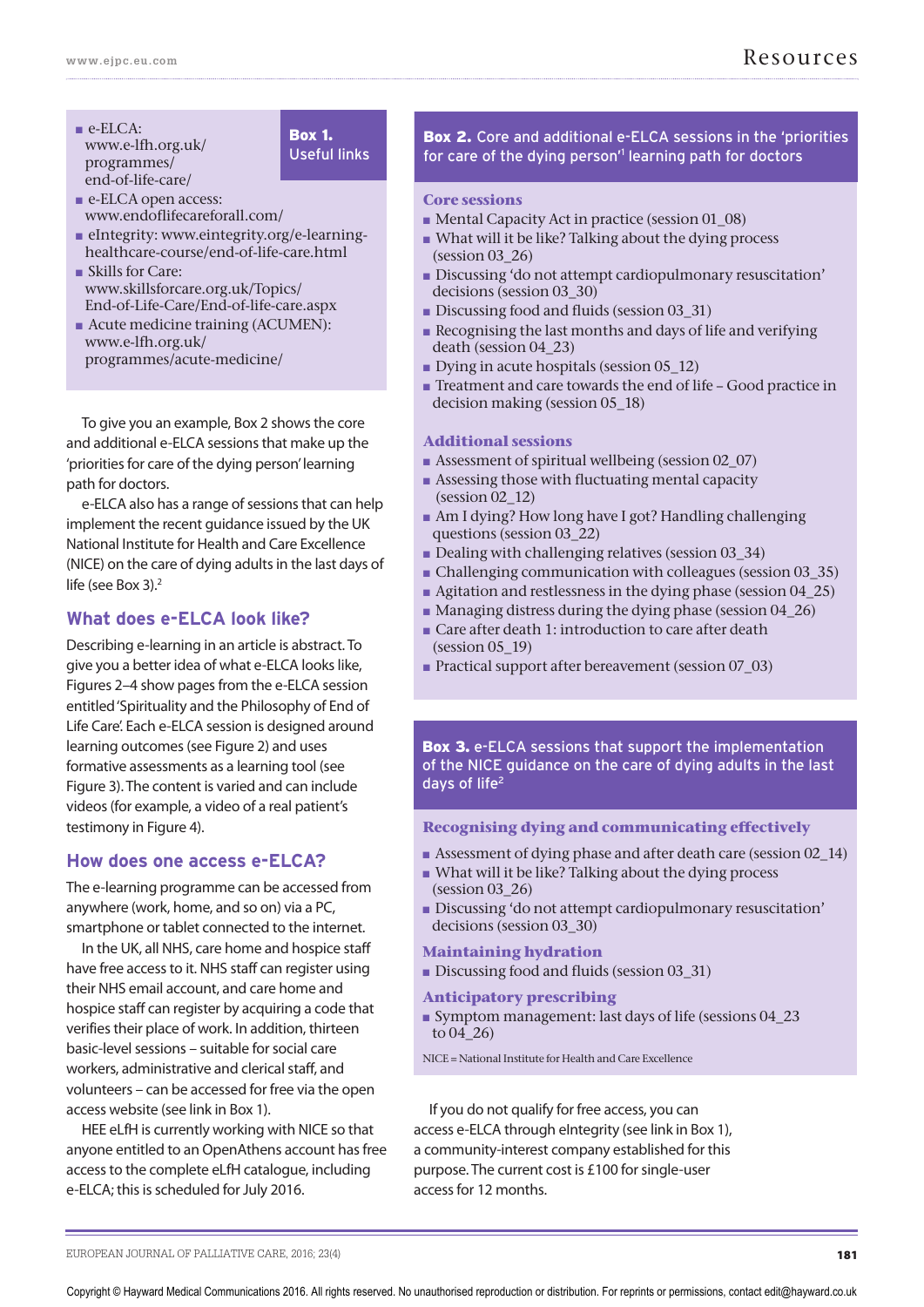

**Figure 2.** Introduction of the session on 'Spirituality and the Philosophy of End of Life Care'

| <b>Thinking About Spirituality</b>                                                                                                                                                                                     |          |         |          |                | Previous<br>Menu | 4/20 | Next |
|------------------------------------------------------------------------------------------------------------------------------------------------------------------------------------------------------------------------|----------|---------|----------|----------------|------------------|------|------|
| Health and social care professionals often talk about addressing the spiritual needs of the people they<br>care for However, many professionals find it difficult to explain what they mean by the term 'spintuality'. |          |         |          |                |                  |      |      |
| Spirituality is:                                                                                                                                                                                                       |          |         |          |                |                  |      |      |
| Seiect your response to each of the options below.                                                                                                                                                                     |          |         |          |                |                  |      |      |
|                                                                                                                                                                                                                        |          |         |          |                |                  |      |      |
| A. Just another word for religion                                                                                                                                                                                      | $\circ$  |         |          |                |                  |      |      |
| <b>B.</b> Connected to questions about life.<br>death and suffering (existential<br>questions)                                                                                                                         | $\circ$  | $\circ$ | $\circ$  |                |                  |      |      |
| C. A way of understanding what it<br>means to be fully human                                                                                                                                                           | $\Omega$ | $\circ$ | $\sim$   |                |                  |      |      |
| D. Not something that has a place in a<br>modern healthcare service                                                                                                                                                    | Ō        |         | $\circ$  |                |                  |      |      |
| E. Something that should be left to<br>religious professionals, e.g.<br>chaplains, rabbis etc.                                                                                                                         | $\circ$  | $\circ$ | $\alpha$ |                |                  |      |      |
|                                                                                                                                                                                                                        |          |         |          | <b>Scalent</b> |                  |      |      |
|                                                                                                                                                                                                                        |          |         |          |                |                  |      |      |

**Figure 3.** Formative assessment questions on what is meant by the term 'spirituality' (in the 'Spirituality and the Philosophy of End of Life Care' session)



**Figure 4.** Example of content, including a video, from the 'Spirituality' and the Philosophy of End of Life Care' session

**■** Consider setting up learning hubs for people to access e-ELCA in a supported environment rather than on their own

Box 4. Top tips from educators and trainers

- **■** Use a facilitator/trainer when a group comes together to discuss any issues or concerns either before or after e-ELCA learning takes place
- **■** Schedule protected time in the learner's diary to access e-ELCA, and ensure their workplace mentor also has protected time to provide appropriate support
- **■** Use the case studies in e-ELCA sessions to generate discussion with learners, or adapt to local circumstances if these provide more meaningful examples for learners
- Encourage learners to make use of the resources mentioned at the end of e-ELCA sessions, as well as to bring any questions they may have to a group session or meeting with their mentor
- **■** Set realistic deadlines for learners to complete their sessions
- **■** Talk with the individual learner about the sessions they have completed and how they will apply the learning to their practice
- **■** Try to link packages of sessions to mandatory training and revalidation requirements, as well as to 'essential-to-role' training

# **How is e-ELCA best used?**

e-ELCA can be used by individuals as a stand-alone resource; however, it seems that greater benefits are achieved when e-ELCA is used as part of blended learning and when there are defined learning paths.<sup>3</sup> Some organisations have developed bespoke learning paths for their staff which are hosted by e-ELCA. This is a convenient way for staff to access learning and report on their learning activity.

There are several ways one can use e-ELCA sessions as part of a blended learning approach.

- **●** Participants can complete e-ELCA sessions before a group event (face-to-face or virtual) to ensure a common baseline level of knowledge and provide content for discussion; for example, e-ELCA can be used to give a theoretical grounding to learners taking part in interactive group practice in communication skills training.
- **●** An e-ELCA session can be used instead of a PowerPoint resource within a face-to-face group teaching session; for example, the session on 'Discussing "do not attempt cardiopulmonary